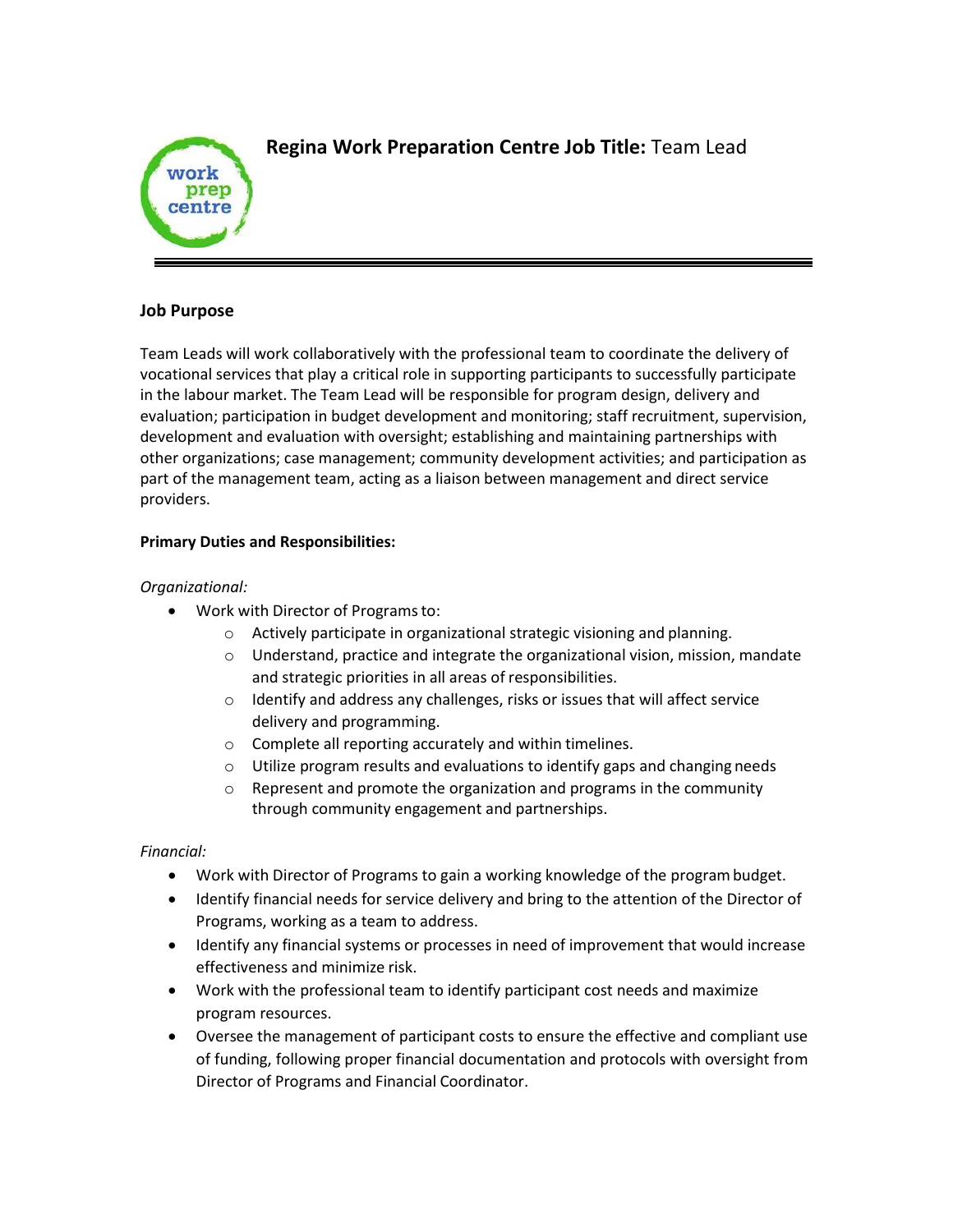Oversee and approve leave usage in collaboration with other Team Leads with oversight from the Director of Programs.

## *Professional Development*

- Stay current in and model organizational core modalities, practicing andintegrating them into service delivery and team communication and coaching.
- Actively participate in organizational professional development opportunities and evaluations.
- Model continuous learning and identify skills sets and competencies required to achieve contractual deliverables and outcomes for now and in the future.
- Work with Director of Programs to reduce skill gaps, building the team's capacity to be leaders in their field of expertise.

# *Team Development/Human Resources:*

- Assist the Director of Programs with the recruitment, assessment and hiring of newstaff.
- Work with the Leadership Team to implement a consistent onboarding, orientation and training model for new staff.
- Complete all performance monitoring and evaluation metrics with oversight from the Director of Programs.
- Utilize performance review and accountability measures, working with staff to recognize skills and knowledge and address challenges for ongoing growth and development.
- Clearly define expectations and achievement of personal and professional growth, fostering a work environment where leaders take the time to coach, tutor, provide feedback and have discussions to achieve expectations.
- Coordination of team and scheduling of services, delegating tasks and setting deadlines for your team.
- Support autonomy and sound decision making within your team, recognizing value and supporting innovation and initiative.
- Drive innovation to address gaps in services and present ideas and opportunities to the Director of Programs for discussion.
- Coordinate and manage initial stages of project evaluation.

# *Case Management:*

- Gather information about individual motivation and readiness for change, strengths and assets, needs and challenges, interests and goals to inform intake and assessment.
- Understand and utilize available vocational assessments and be able to interpret results to inform participant assessments and action plans.
- Work collaboratively with participants to develop, implement and monitor progress of mutually agreed upon, strength based action plans.
- Work collaboratively with fellow team members to coordinate access to interventions identified in individual action plans.
- Provide client centered case management services that support individuals in gaining current, relevant labour market information to support the development of suitable and relevant vocational goals.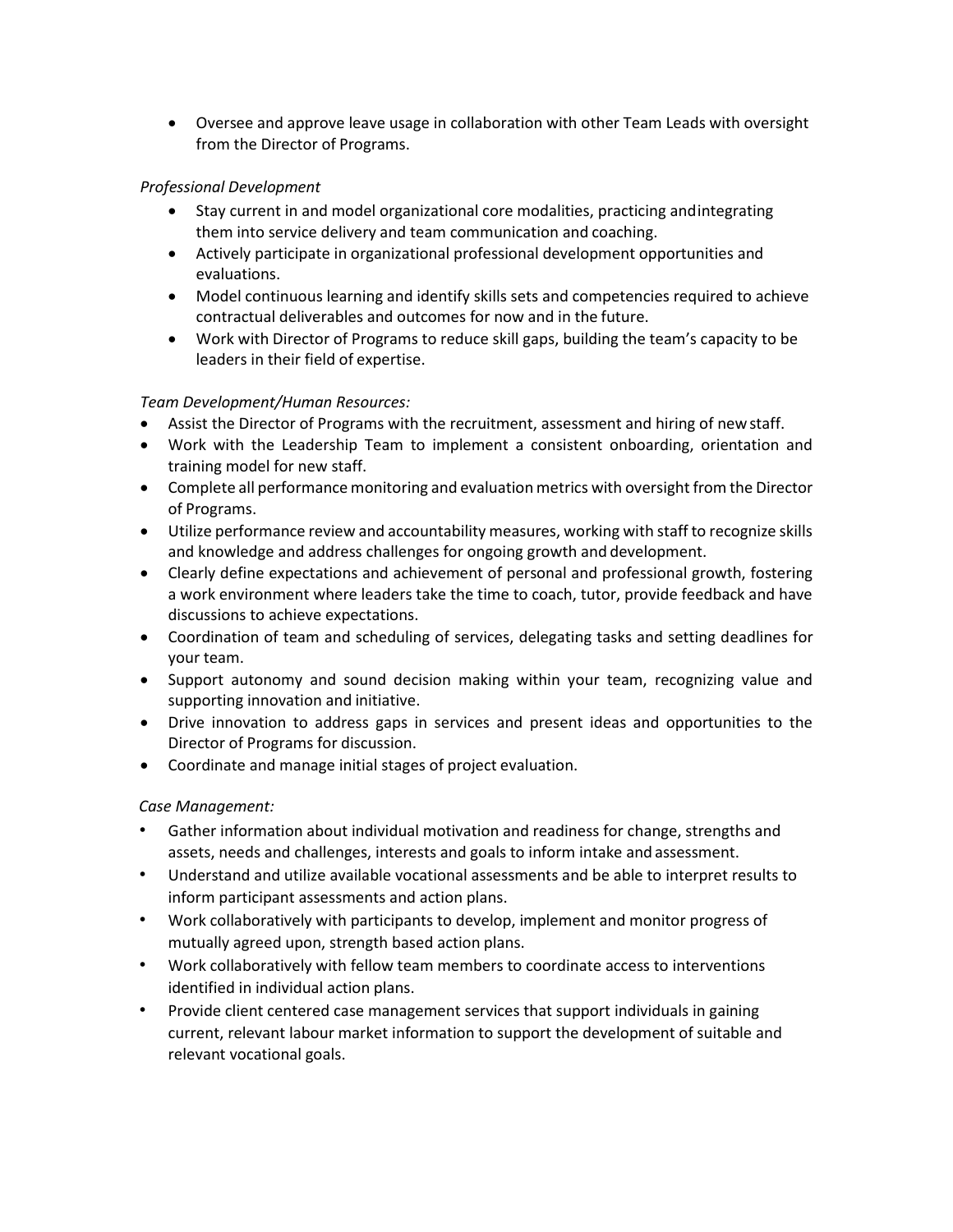- Provide client centered case management services that support the acquisition of life and employability skills, and the development of self marketing tools that are identified in individual action plans.
- Provide client centered case management services that support the acquisition of job search skills and an understanding of job search navigation.
- Integrate e-learning, video communications and online tools and resources to service delivery.
- Research, understand and maintain knowledge of community resources and other support services available to participants from community partners and other agencies.

# *Program Development and Delivery*

- Facilitate the development of new program ideas in collaboration with all team members to respond to identified needs of clients, partners and funders.
- Collaborate with the Director of Programs to:
	- o Support grant writing and reporting.
	- o Direct program and service delivery activities to ensure program excellence through sound evidence based, outcome measured key deliverables to position Work Prep as a leader regionally and provincially.
	- $\circ$  Cultivate existing relationships with community partners, referral agents, schools and networks with the goal of strengthening referral processes inbound and outbound and promoting Work Prep and its programs and services.
	- o Develop regular, consistent client feedback surveys, and other evaluation tools to ensure that Work Prep remains on top of changing demographics and needs and is able to respond.

# *Reporting and Evaluation:*

- Interact with the team to maintain a consistent understanding of project deliverables and outcomes.
- Ensure the compliance of reporting requirements for all contract and grants; work with the Director of Programs to improve reporting tools; and ensure timely accurate reports and communications to funders.
- Coach and mentor staff to ensure the effective, efficient and confidential collection, processing and reporting of quality program files, reports and information requirements, through:
	- o Activity monitors and evaluation.
	- o Database content oversight and evaluation.

#### **Core Competencies:**

Strong leadership skills, embodying the characteristics of a transformational leader with a focus on and expertise in a collaborative working environment.

- Internal motivation and self-management: Internal motivation is the driving force to effectively lead the team in the direction of the organization.
- Ability to make difficult decisions: Engaging in the tough conversations and aligning difficult decisions with the organizations vision, values, goals and objectives.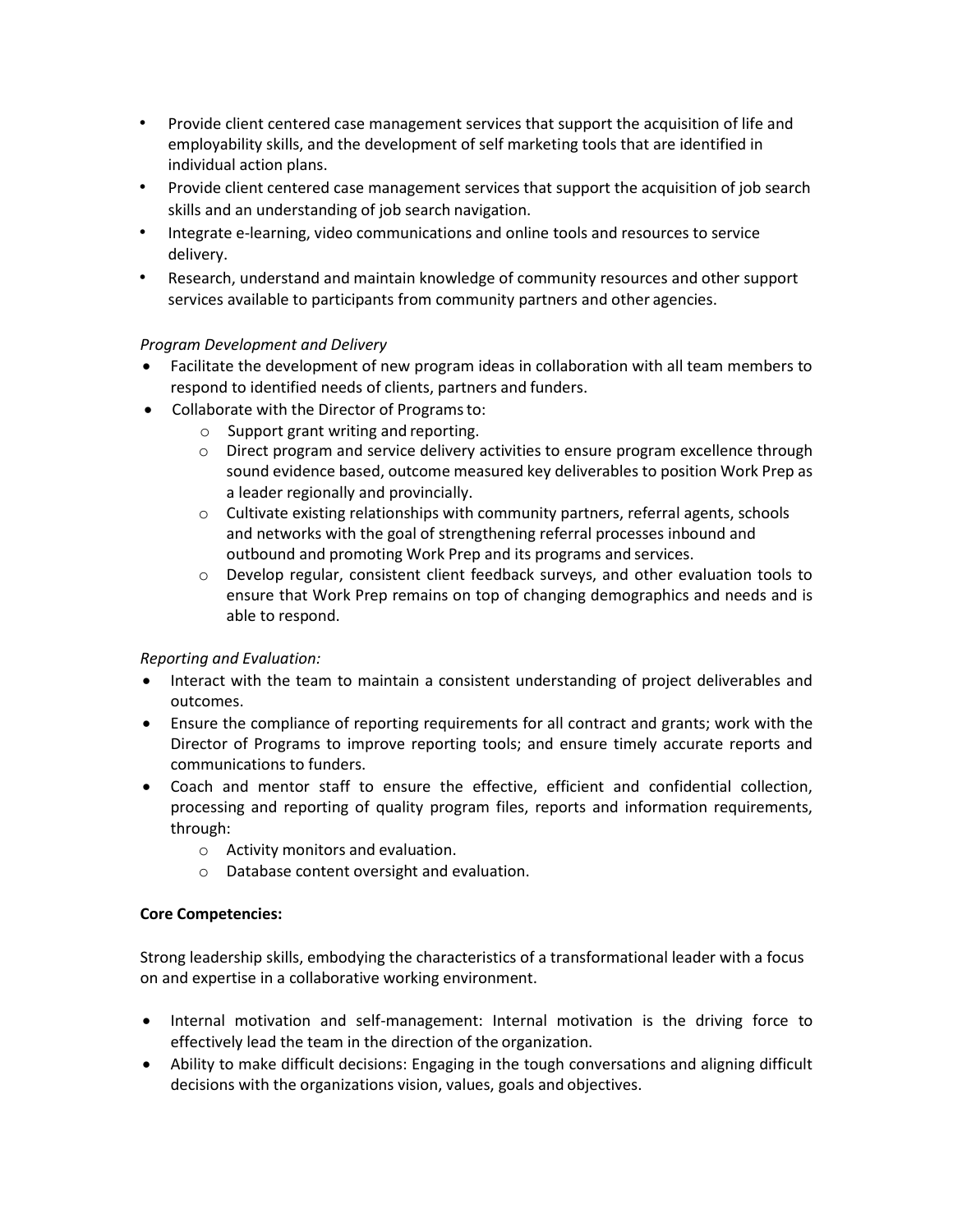- Self-Regulation: Lead with emotional and social intelligence to encourage the best input from others and to build capacity for the success of the team and organization.
- Risk-taking: Gather information and perspectives from trusted and diverse sources to evaluate gut instincts and inform decisions. Take calculated and appropriate risks to support change and growth that align with the vision of the organization.
- Willingness to listen to new ideas: Growth and success is a team effort. As a leader create intentional opportunities to listen and incorporate insights and new ideas.
- Adaptability: Seek new ways to adapt and respond to changing needs with an open mind as a life-long learner.
- Inspirational: Model inspiration and create opportunities for others to rise to the occasion by understanding their values, respecting and treating them as individuals with unique talents and skills.

## **Knowledge, skills and abilities**

- Demonstrated ability to coach individuals and teams, finding common values and goals to empower them to elevate their accountability and performance.
- Knowledge of employment and educational programs, career counselling, counselling theory and practice and vocational assessments.
- Knowledge of regional, provincial and global labour market needs and trends including the Future of Work.
- Digital Literacy Proficient in Microsoft Office Suite, Internet and e-mail
- Experience with cloud based client data management systems
- Ability to develop marketing and learning content on a variety of social media platforms including: LinkedIn, Facebook, Websites, Instagram, Snapchat and Twitter.
- Strong oral and written communication skills with exceptional attention to detail.

#### **Education**

- Undergraduate degree in social work, social sciences or related field
- Reality Therapy Certified or a commitment to pursue Certification.
- Motivation Interviewing and Stages of Change Training or a commitment to pursue.

\*\* While commitment to pursue will be considered, all individuals applying must be able to effectively demonstrate understanding of Motivational Interviewing, Stages of Change and Reality Therapy/Choice Theory and its application to career and employment services.

#### **Experience**

- Experience in career and employment services, particularly in the human service sector and in community based organizations.
- Previous experience working with the individuals who face barriers to successful participation in the labour market, youth, and/or individuals who have been involved in the provincial and federal justice system.
- Supervisory experience in a not for profit setting would be an asset.

A combination of education and experience may be accepted.